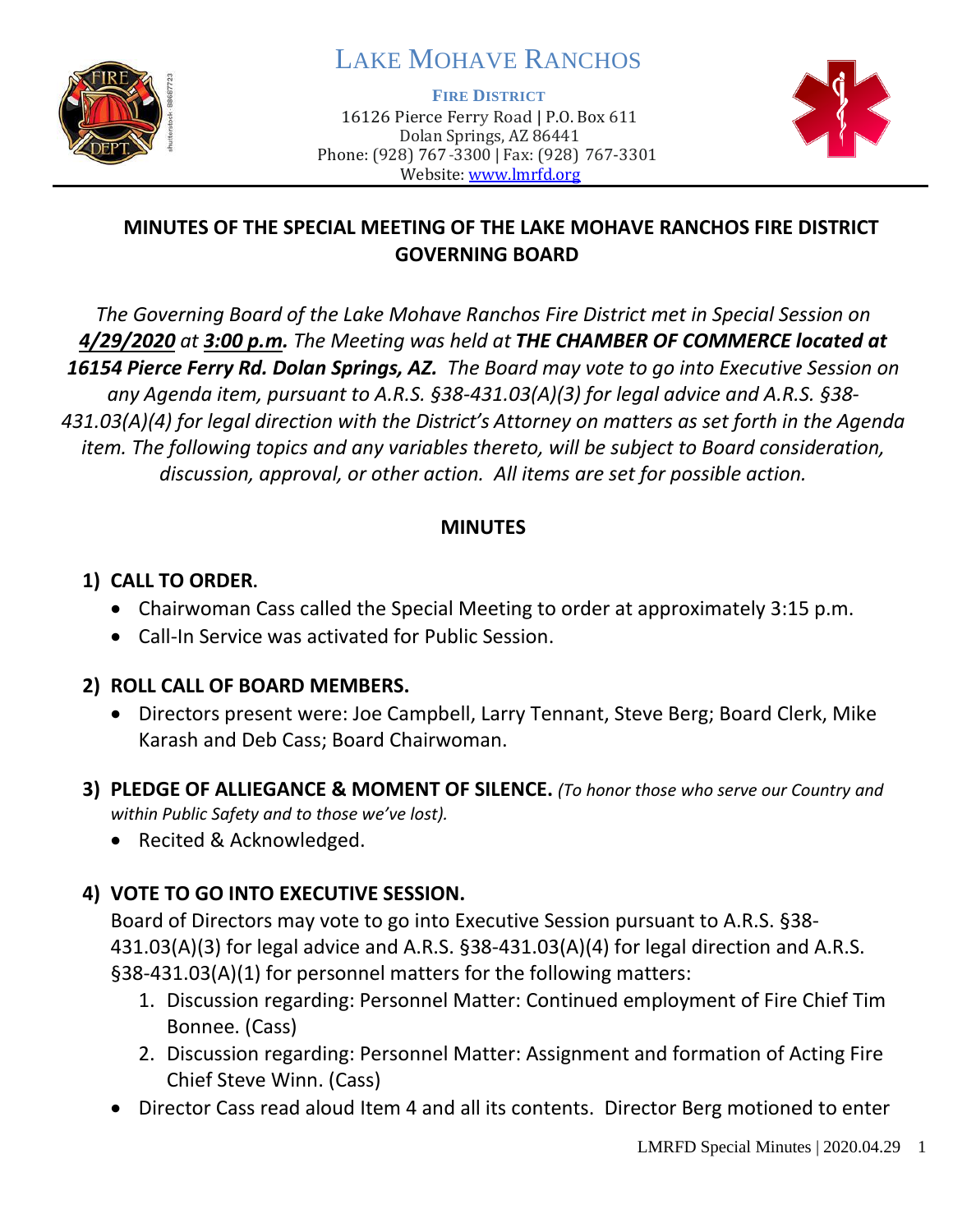Executive Session for the items as read aloud, Director Campbell  $2^{nd}$ . Directors Berg, Campbell, Tennant, Karash and Cass voted, "Aye." Motion carried, unanimously.

- Call-In Service was disconnected from Public Session for Executive Session portion.
- Executive Session began at approximately 3:19 p.m.
- Executive Session ended at approximately 6:09 p.m.
- Public Session reconvened at approximately 6:10 p.m.
- Call-In Service was activated for Public Session.

### **5) BUSINESS.**

- a. Discussion and possible action regarding: Continued employment of Fire Chief Tim Bonnee. (Board)
	- Director Cass motioned that Fire Chief Tim Bonnee remain on Administrative Leave with a change to unpaid effective 4/29/2020 and does as directed in Executive Session. Director Berg 2<sup>nd</sup>. Directors Berg, Campbell, Karash, Tennant and Cass voted, "Aye." Motion carried, unanimously.
- b. Discussion and possible action regarding: Assignment and formation of Acting Fire Chief Steve Winn. (Board)
	- Director Cass motioned as directed in Executive Session, Director Berg 2<sup>nd</sup>. Director Tennant stated he was confused and wanted to discuss what the Board discussed in Executive Session. Director Cass and Director Berg advised they could not discuss that in public session. Director Cass called for the vote. Directors Berg, Karash, Campbell, Tennant and Cass voted, "Aye." Motion carried, unanimously.
- **6) CALL to the PUBLIC.** *(Consideration and discussion of comments and complaints from the public. Those wishing to address the Lake Mohave Ranchos Fire District Board need not request permission in advance. The Fire District Board is not permitted to discuss or take action on any item(s) that are not on the Agenda that are raised in the call to the public. However, individual Board Members may be permitted to respond to criticism directed to them. Otherwise, the Board may direct that staff review the matter or that the matter be placed on a future agenda. The Fire District Board cannot discuss or take legal action on any issue raised during the Call to the Public due to restriction of the Opening Meeting Law).*
	- NONE.

# **7) CONSIDERATION OF FUTURE AGENDA ITEMS.**

- Specified tabled items will move to following month's Regular Meeting, unless noted otherwise and/or pending additional information.
- **8) NEXT REGULAR BOARD MEETING DATE & LOCATION.** (Subject to change,

notice/announcement will be posted via District Website, if any changes occur).

May 29, 2020 – Dolan Springs (Chamber of Commerce)

# **9) ADJOURNMENT**.

• Director Cass motioned to adjourn the Special Meeting at 6:14 p.m., Director